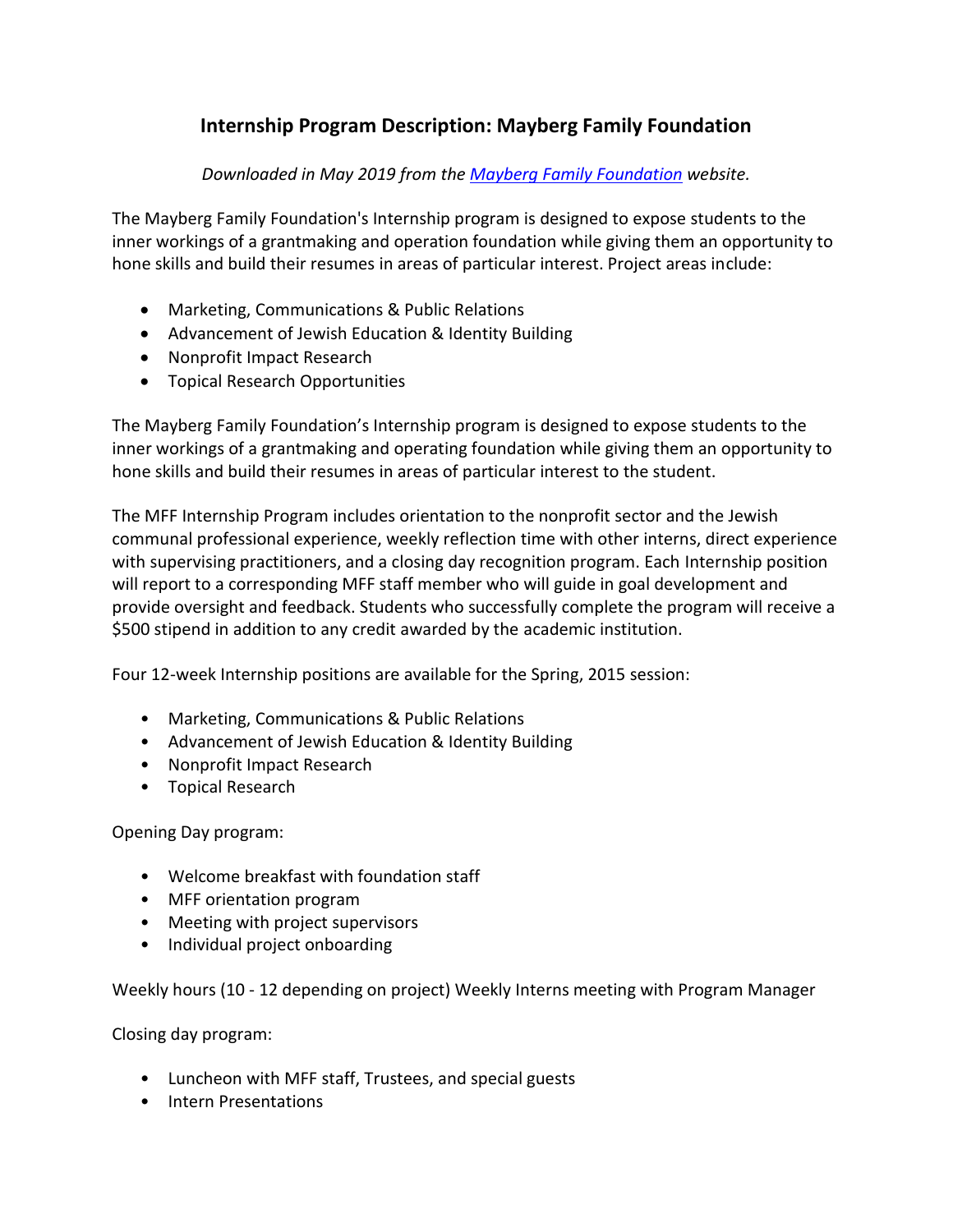• Recognition ceremony with MFF Executive Director

Academic Credit: We make every effort to coordinate with schools, however students are ultimately responsible for navigating the process. Forms or other needed documents must be obtained by the student from their academic institution.

Compensation: Upon completion of all internship requirements, interns receive a stipend of \$500 for each 12-week session.

### **Objectives and Background:**

As part of our approach to philanthropy and the nonprofit sector, the Mayberg Family Foundation seeks to inspire future generations to explore a career in the philanthropic and nonprofit sector, as well as in Jewish communal service work, by offering four internship positions.

The Mayberg Family Foundation seeks to create a bright Jewish future that is inclusive of diverse perspectives that are rooted in foundational Jewish principles. We believe that this future includes a Judaism that is made available to all Jews, a meaningful Jewish education, and a Jewish homeland that is safe, secure and healthy.

Recognizing that positive change sometimes means taking bold risks, we seek innovative nonprofits and social entrepreneurs, particularly in the Jewish community, and empower them with funding and creative forms of assistance. We promote -- and seek always to model -- a high impact, entrepreneurial approach to philanthropy and nonprofit management. Our trustees and senior staff members serve on a variety of boards and task forces and are deeply involved in many issues and initiatives impacting how future generations will sustain Jewish values, literacy, practice and belief.

### **Project Areas:**

## *Marketing, Communications & Public Relations*

The Marketing Internship allows students to work with their supervisor to select a project that meets the Foundation's needs and fits with their own interests and academic or career objectives. These may include projects such as increasing the Foundation's online presence (Website, social media, etc.), creating internal or external marketing pieces or participating in public events. Specific goals will be created based on the Intern's areas of interest and level of proficiency. This position will work with the Operations Manager.

## *Advancement of Jewish Education & Identity Building*

The Jewish Education Internship will assist on projects relating to the MFF's Jewish Education Innovation Challenge and related activities. JEIC is a program designed to reimagine and